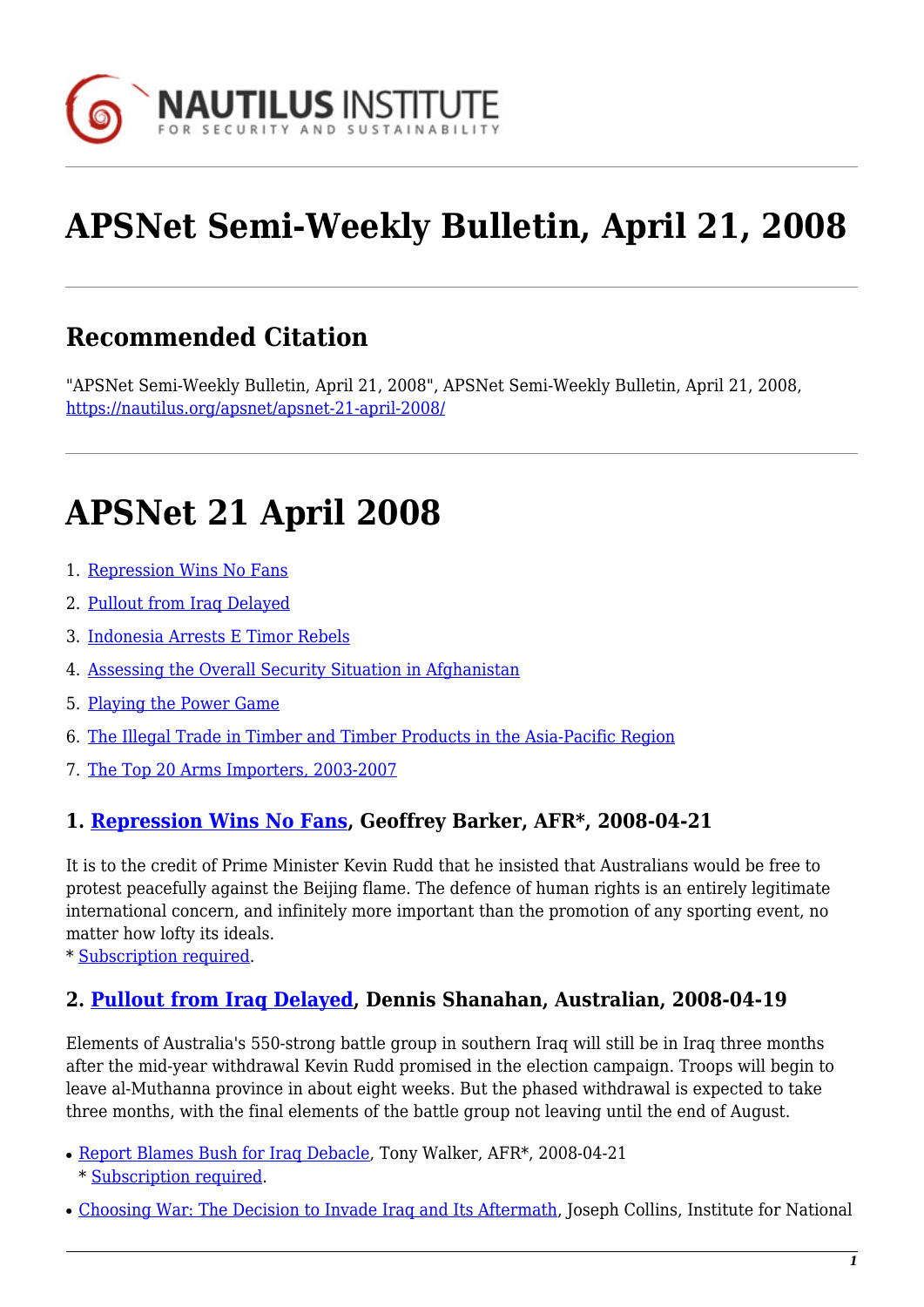Strategic Studies, National Defense University, April 2008-04 [0.97 MB, PDF]

- Unraveling Irag: 12 Answers to Questions No One Is Bothering to Ask about Irag, Tom Engelhardt, TomDispatch, 2008-04-20
- [America Must Talk to Iran if It is to Make Progress on Iraq,](http://www.theage.com.au/news/opinion/america-must-talk-to-iran-to-make-progress-on-iraq/2008/04/17/1208025379778.html?page=fullpage) Amin Saikal, Age, 2008-04-18

# <span id="page-1-0"></span>**3. [Indonesia Arrests E Timor Rebels,](http://news.bbc.co.uk/2/hi/asia-pacific/7355189.stm) BBC, 2008-04-18**

Indonesia has arrested three men suspected of involvement in the shooting of East Timor's President, Jose Ramos-Horta. President Susilo Bambang Yudhoyono said that East Timor had specifically asked for help in arresting the men. But he expressed surprise that Mr Ramos-Horta had made the co-operation public when police had been told to keep it secret.

## <span id="page-1-1"></span>**4. [Assessing the Overall Security Situation in Afghanistan,](http://www.crisisgroup.org/home/index.cfm?id=5396&l=1) Nick Grono, ICG, 2008-04-17**

The decades of conflict have damaged the country's social fabric, undermining state and traditional resolution mechanisms. Without the institutions to tackle grievances the result is chronic local conflicts - not all, or even most of it directly linked to the insurgency itself. NATO's pervasiveness highlights the failure of the Afghan government and its international partners to implement effective community peace-building efforts.

- [Community Peacebuilding in Afghanistan,](http://www.oxfam.org/en/files/community_peacebuilding_in_afghanistan_report_feb08.pdf) Matt Waldman, Oxfam International, February, 2008 [358 KB, PDF]
- [Afghanistan's Vietnam Portent,](http://www.opendemocracy.net/article/conflicts/global_security/afghanistan_vietnam) Paul Rogers, OpenDemocracy, 2007-04-17
- [Afghanistan Moves to Center Stage](http://www.atimes.com/atimes/South_Asia/JD19Df02.html), M.K. Bhadrakumar, Asiatimes, 2008-04-18

## <span id="page-1-2"></span>**5. [Playing the Power Game,](http://www.theage.com.au/news/opinion/australia-playing-the-power-game/2008/04/17/1208025379775.html?page=fullpage) Bruce Grant, Age, 2008-04-18**

Australia has to realise it is a middle power and adjust its international role accordingly. The Rudd Government faces a complex world. The traditional "realist" model no longer helps us to understand how the world works. Middle power diplomacy is equipped to deal with this emerging world. It means an additional effort on issues of interest to others as well as to Australia that we judge are ready for action.

## **6. [The Illegal Trade in Timber and Timber Products in the Asia-Pacific](http://www.aic.gov.au/publications/rpp/89/) [Region](http://www.aic.gov.au/publications/rpp/89/), Andreas Schloenhardt, Research and Public Policy Series 89, Australian Institute of Criminology, April 2008**

This report examines the scale of the illegal timber trade in the Asia-Pacific region, encompassing the processes and current trends in logging, sourcing, trafficking, manufacturing, importing and consumption of illegal timber and timber products. The report highlights the need for cooperative policies and regulations between countries to resolve sovereignty issues, share information and develop standards.

• [Illegal Logging and Timber Trade,](http://www.aic.gov.au/topics/environment/logging.html) Australian Institute of Criminology

## <span id="page-1-3"></span>**7. [The Top 20 Arms Importers, 2003-2007,](http://www.sipri.org/googlemaps/at_top_20_imp_map.html) Åsa Blomström & Noel Kelly,**